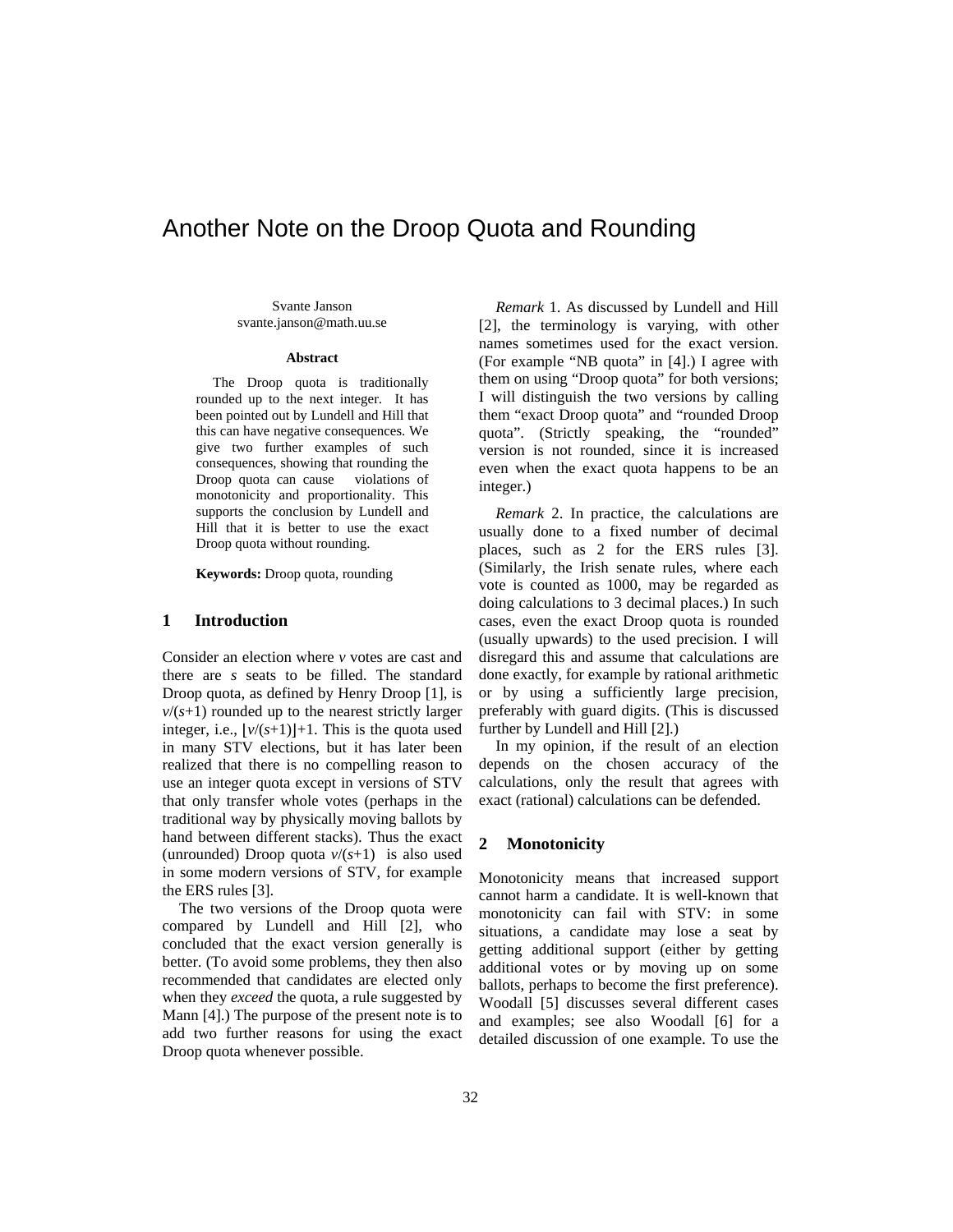rounded Droop quota adds further possibilities of violations of monotonicity (of Woodall's type *mono-add-plump* and *mono-add-top* [5]): a candidate or party can lose a seat by attracting a new voter. Example:

(5 seats)

500 ABCDE

99 F

The rounded Droop quota is  $|599/6| + 1 =$ 100, and A, B, C, D, E are elected. Suppose now that the ABCDE party gets a new voter, raising their vote to 501. Then the quota becomes  $|600/6| + 1 = 101$ ; A, B, C and D are elected but the surplus transferred to E is only 97, so E is eliminated and F is elected to the final seat. (With the exact Droop quota, A, B, C, D and E are elected in both cases, with votes strictly exceeding the quota.)

For simplicity, this example uses a party (coalition) with all its voters voting in the same way (as is approximately the case in Australian Senate elections), but note that the result remains the same if the ABCDE voters vote for these candidates in different orders of preference (except that someone else than E may be the one losing a seat). In particular, adding a single ballot E to the example above would be just as bad for E.

The reason for this counterintuitive behaviour is that the quota increases in steps of 1 (or not at all); in this example, the exact Droop quota increases (from 599/6 to 600/6) by a factor 1/599, but the rounded Droop quota increases by a factor 1/100. The new vote increases the votes for party ABCDE by a factor 1/500. Thus, using the exact Droop quota, the ratio *votes/quota* goes up, as it always does, but with the rounded Droop quota, the ratio goes down in this example because the quota increases by a larger factor than the number of votes for ABCDE. In this example, the effect is that one seat is lost.

Note that although rounding looks innocuous when the number of votes is large, the problem is not limited to small elections. For example, we can modify the example above to 5,000,000 and 999,999 votes with the same result.

*Voting Matters*, Issue 29 33

#### **3 Homogeneity**

Homogeneity means that the result only depends on the proportion of ballots of each possible type [5]. STV with the exact Droop quota is obviously homogeneous. Woodall [5] regards STV as homogeneous; he notes that finite precision calculation might give violations but sees this as a minor practical problem. I agree as long as the exact Droop quota is used, but when the rounded Droop quota is used as a matter of principle (perhaps out of tradition), I think that it is justified to regard STV as non-homogeneous. Example:

(9 seats)

71 ABCDEFG

30 XYZ

The rounded Droop quota is  $|101/10| + 1 =$ 11, so first A, B, C, D, E, F, X, and Y are elected, leaving G with 5 transferred votes and Z with 8; thus the final seat goes to Z and the ABCDEFG party gets 6 seats. If all votes are multiplied by 10, then the quota becomes  $|1010/10| + 1 = 102$ , and at the end G has 98 votes against Z with 96; thus G takes the final seat, giving the ABCDEFG party 7 seats. (This is also the outcome with the exact Droop quota, in both cases. It is further the only outcome consistent with the *Droop proportionality criterion (DPC)* in [5]; for another example of DPC violation with the rounded Droop quota see [2].)

Again, the effect exists also for large elections; we can modify the example to 7,000,001 and 3,000,000 votes.

## **4 Conclusion**

Failure of monotonicity is unfortunately an unavoidable problem for STV. To use the rounded Droop quota adds to this problem. While the added cases might be of minor practical importance, it seems better to reduce the problem as much as possible by using the exact Droop quota.

The property of homogeneity is perhaps less important, but it is certainly desirable and again this is an argument for using the exact quota.

Note that in practice, the exact and rounded Droop quotas usually give the same result,